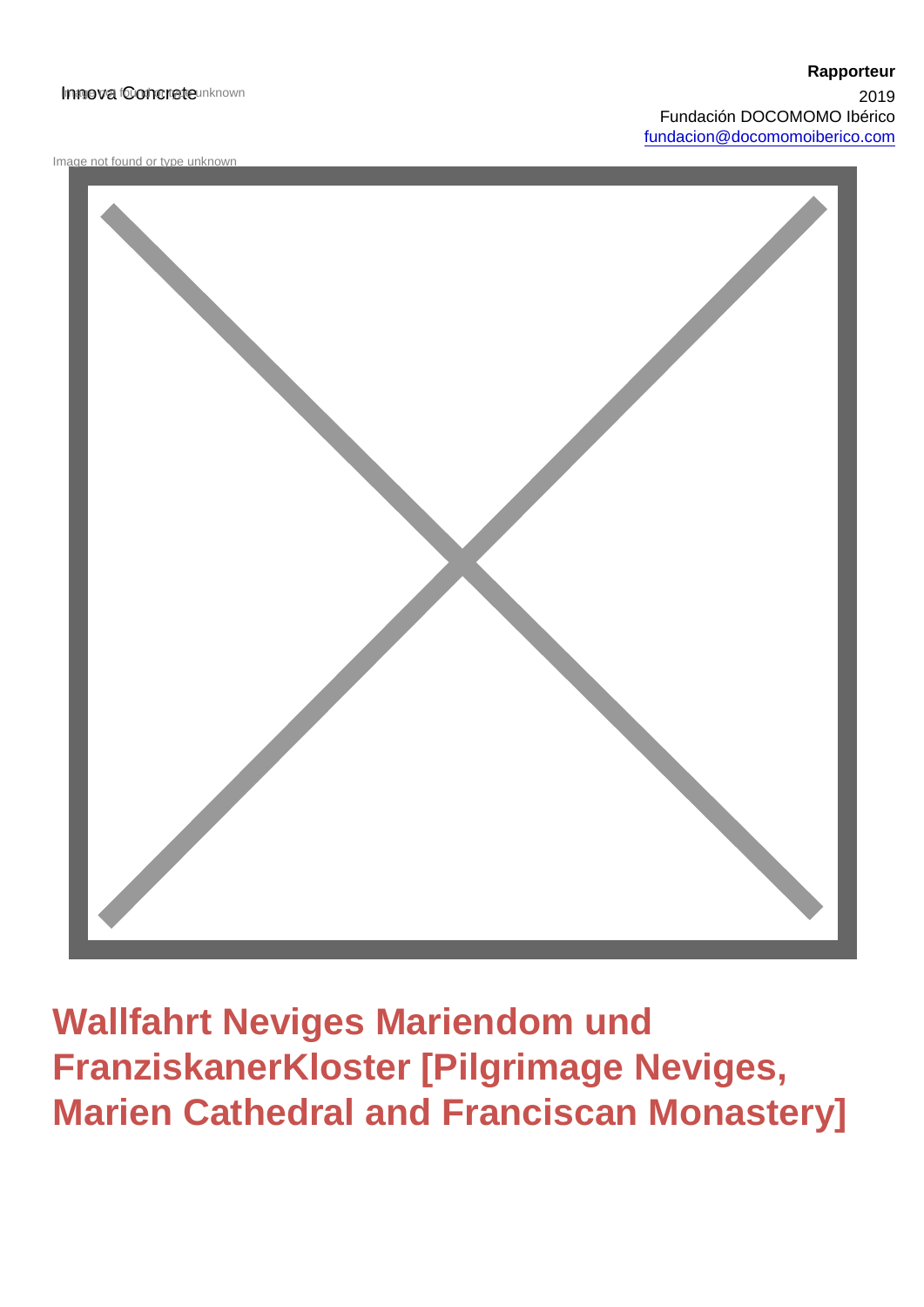### **Germany**

Elberfelder Straße 12 Nordrhein-Westfalen [North Rhine-Westphalia] (State) 42553 Velbert, Neviges (Administrative Region: Düsseldorf)

## **Commission**

1963

**Completion**

1968

### **Other denominations**

Navigeser Wallfahrtsdom/ Neviges Mariendom [Cathedral of Saint Mary of Neviges]

### **Original use**

Religious/centre of worship

### **Current use**

Religious/centre of worship

# **Architects**

Gottfried Böhm

**Concrete by reinforcement** Reinforced concrete

**Architectural concrete** Architectural concrete

## **Construction method**

Cast-in-place concrete, in-situ concrete

## **Structural types**

Two-dimensional/[inverted] cupola, [pyramidal] cupola

## **Description**

This striking modern cathedral rises like a concrete mountain on a historic pilgrimage site in western Germany. In the wake of the Second World War, many religious buildings had been damaged or destroyed, while, at the same time, there was an uptick in religious sentiment. The result was the construction of new spaces for worship in modern styles, often using concrete, which expressed the austerity of the postwar period. Many of the designs also reflected changes in the liturgy and a renewed religious sensitivity. This is the case of the radical Brutalist architecture of the religious complex in Neviges, which recalls the German expressionism of the early 20th century.

From a distance, pilgrims catch sight of the dome's faceted geometry, which recalls a mountain peak. As they approach, a linear concrete building – part of the same design by Gottfried Böhm – runs alongaside the processional path, ascending towards the church, with a wide porch on the ground floor. Inside, a single material is used, concrete, which acts as both enclosure and structure, creating a massive cavernous space with a complex geometry, lit by small openings cut into the concrete mass to let in the daylight.